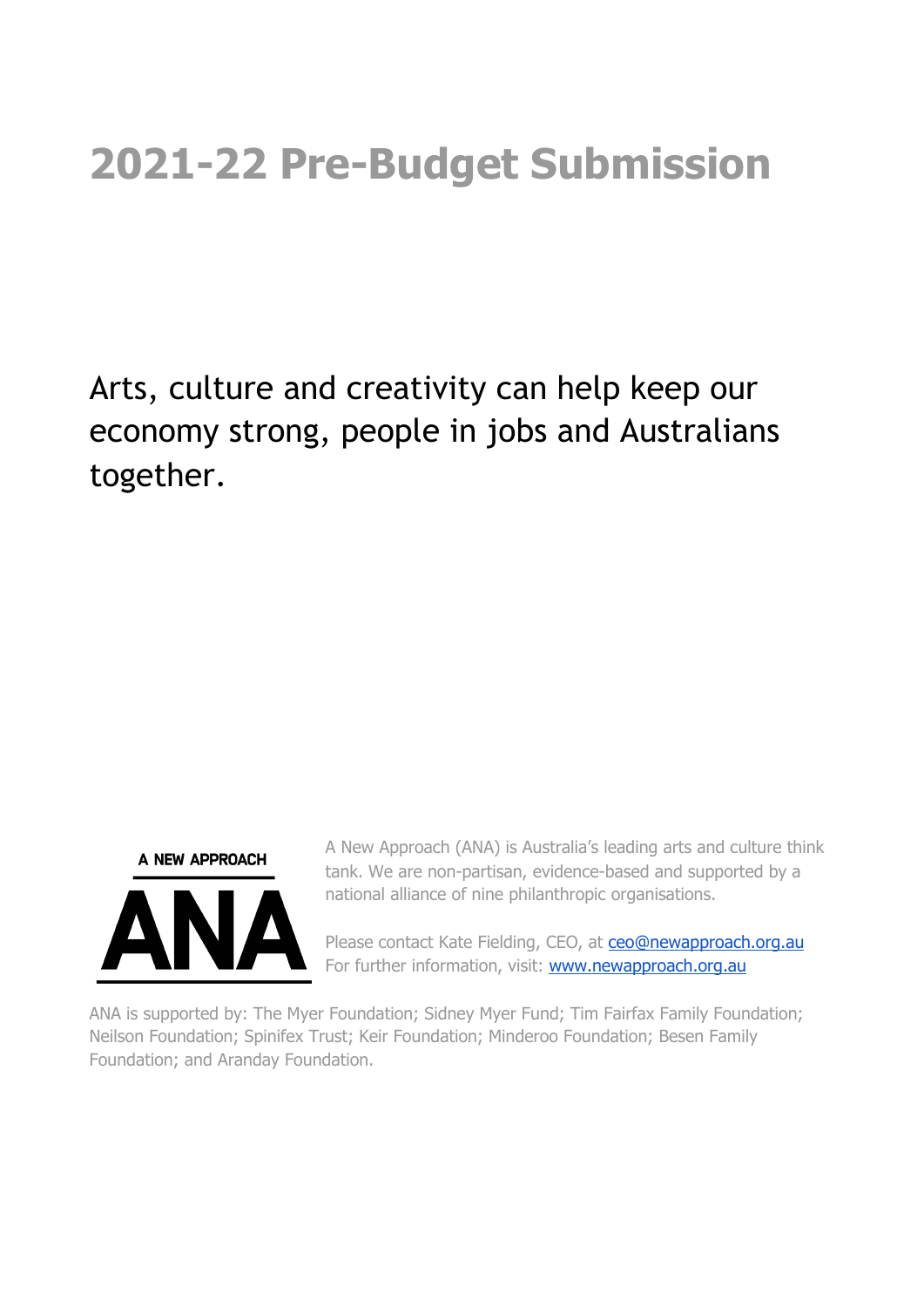

**A New Approach (ANA)** Australia's leading arts and culture think tank For more information, contact Kate Fielding, CEO [ceo@newapproach.org.au](mailto:ceo@newapproach.org.au)

28 January 2021

The Treasury Langton Crescent PARKES ACT 2600

#### **Recommendations for using arts, culture and creativity to help keep our economy strong, people in jobs and Australians together.**

ANA is Australia's leading arts and culture think tank, with a vision for an Australia that celebrates, benefits from, and invests in arts, culture and creativity for the benefit of all Australians.

This submission outlines actions that can be taken in the 2021-22 Budget to help Australia achieve that vision, as well as the broader goals of keeping our economy strong, people in jobs, and keeping Australians together.

**The issue:** Australians are missing out on opportunities for social cohesion, jobs and economic growth

The current Parliamentary Inquiry into Creative and Cultural Industries and Institutions has heard evidence that:

- In 2016, the total cultural and creative workforce was 868,098 people, or 8.1% of the total Australian workforce.
- Middle Australians think imagination, belonging and inspiration all grow out of engagement with arts, culture and creativity. Every year more than 80% of Australians attend at least one arts and cultural event or venue.
- The cultural and creative economy was estimated to contribute \$111.7 billion to the Australian economy in 2016–17 (6.4% of GDP).
- Like hospitality and tourism, cultural and creative industries have been disproportionately affected by the Covid-19 pandemic.
- Australia is yet to strategically capitalise on the social and economic contributions of cultural and creative industries and occupations.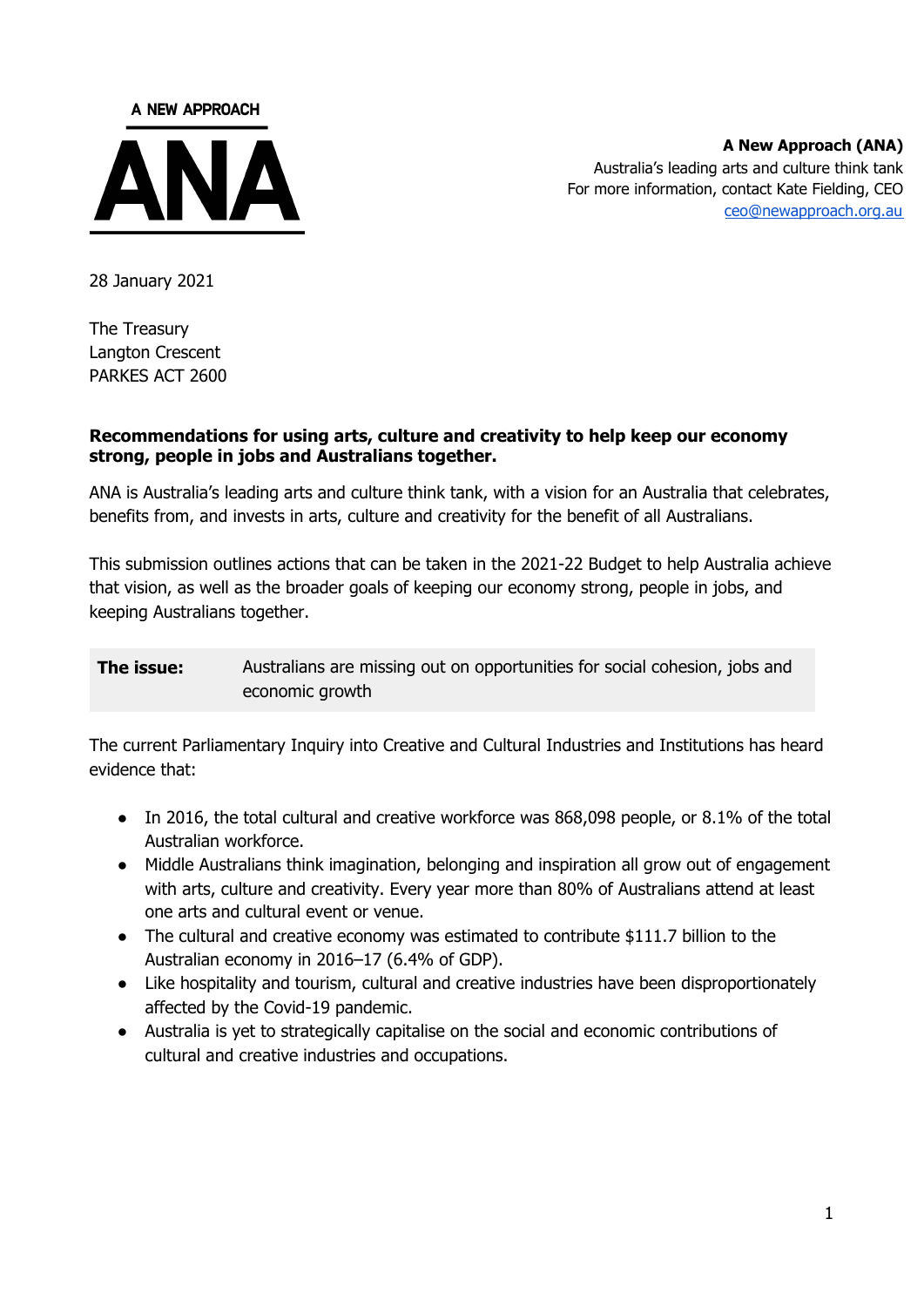### **The solution:** Targeted investment; a plan to ensure opportunities and contemporary approach to industry development, jobs and innovation

Bringing people together; creating jobs; contributing to Australia's domestic and international tourism offerings; telling Australia's stories to the world and growing the creative skills that underpin Australian ingenuity are just some of the contributions made by our cultural and creative industries.

As Australia faces some of the most significant economic and social challenges since the Great Depression, there is an increased urgency to harness these benefits. Australia needs to take deliberate action, building on the existing successes and supporting those that are weathering the worst of the Covid-19 storm, so they can play their part in assisting Australia's recovery.

ANA recommends the following three actions for consideration, designed to improve access and participation opportunities for all Australians and inform a contemporary approach to cultural and creative industry development.

| <b>Recommendation</b>                                                                                                                                                                                                              | <b>Projected Outcome</b>                                                   |  |  |
|------------------------------------------------------------------------------------------------------------------------------------------------------------------------------------------------------------------------------------|----------------------------------------------------------------------------|--|--|
| 1: Targeted industry package in the 2021-22 federal budget<br>to pilot and/or scale-up digitally-rich, antifragile business<br>models suitable for a with-Covid environment for the<br>jobs-rich cultural and creative industries. | Keeping people in jobs and<br>Australians together.                        |  |  |
| 2: Productivity Commission inquiry into the role of<br>creativity in 21st century industry development, jobs and<br>innovation.                                                                                                    | Keeping our economy strong<br>and people in jobs.                          |  |  |
| 3: National Arts, Culture and Creativity Plan                                                                                                                                                                                      | Keeping our economy strong,<br>people in jobs and Australians<br>together. |  |  |

This submission provides a detailed outline of our recommendations and a costing summary. These actions are in line with the themes emerging from the current Parliamentary Inquiry.

Without action, Australia risks our jobs-rich creative and cultural industries declining, as well as falling behind across a range of social indicators in the areas of health, education, social cohesion and international relations.

Warm regards,

 $454$ 

Kate Fielding, CEO A New Approach (ANA)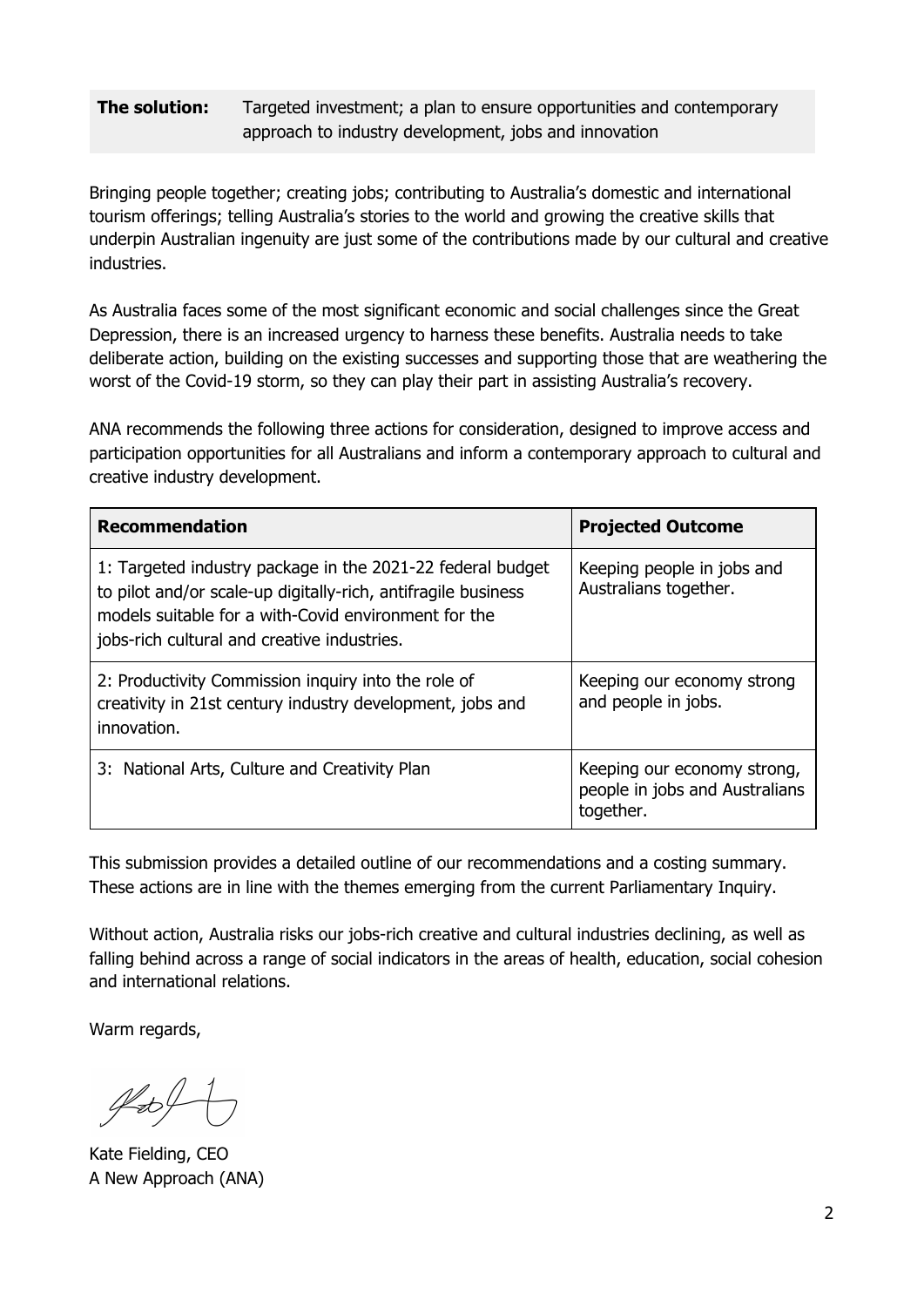#### **Why invest in arts, culture and creativity this federal budget?**

- Commercial and employment opportunities in the cultural and creative industries were growing rapidly pre-Covid-19, and have potential in economic recovery.
- Research shows there are at least seven types of benefits of arts, culture and creativity: on society and place; the economy; building ingenuity; health and wellbeing; education; international engagement; and strengthening Australian culture.
- Arts, culture and creativity create both private and public value. Our research with middle Australians (middle-aged, middle-income, swing voters in suburban and regional Australia) confirmed this is something people know and agree with.
- Covid-19's impact on the creative and cultural industries affects all Australians, not just those working in those industries and occupations.

### **What does ANA recommend this federal budget include in its priorities?**

- A targeted industry package in the 2021-22 federal budget to pilot and/or scale-up digitally-rich, antifragile business models suitable for a with-Covid environment for the jobs-rich cultural and creative industries.
- A Productivity Commission inquiry into the role of creativity in 21st century industry development, jobs and innovation
- A National Arts, Culture and Creativity Plan

#### **What is missing to realise effective investment and return, including in employment growth?**

- A public policy approach which recognises cultural and creative industries and institutions as substantial employers and economic contributors that are interconnected and mutually dependant
- A contemporary understanding of ways in which creative and cultural industries and institutions are relevant to some of Australia's biggest public policy challenges in all electorates, such as: jobs growth; health; social cohesion; education; and skills
- A contemporary framework, informed by the public and private value generated from these activities, that: efficiently addresses the policy, legislative, regulatory and investment settings that span the cultural and creative industries and; ensures public investment is purposeful, contemporary and unlocks value for all Australians.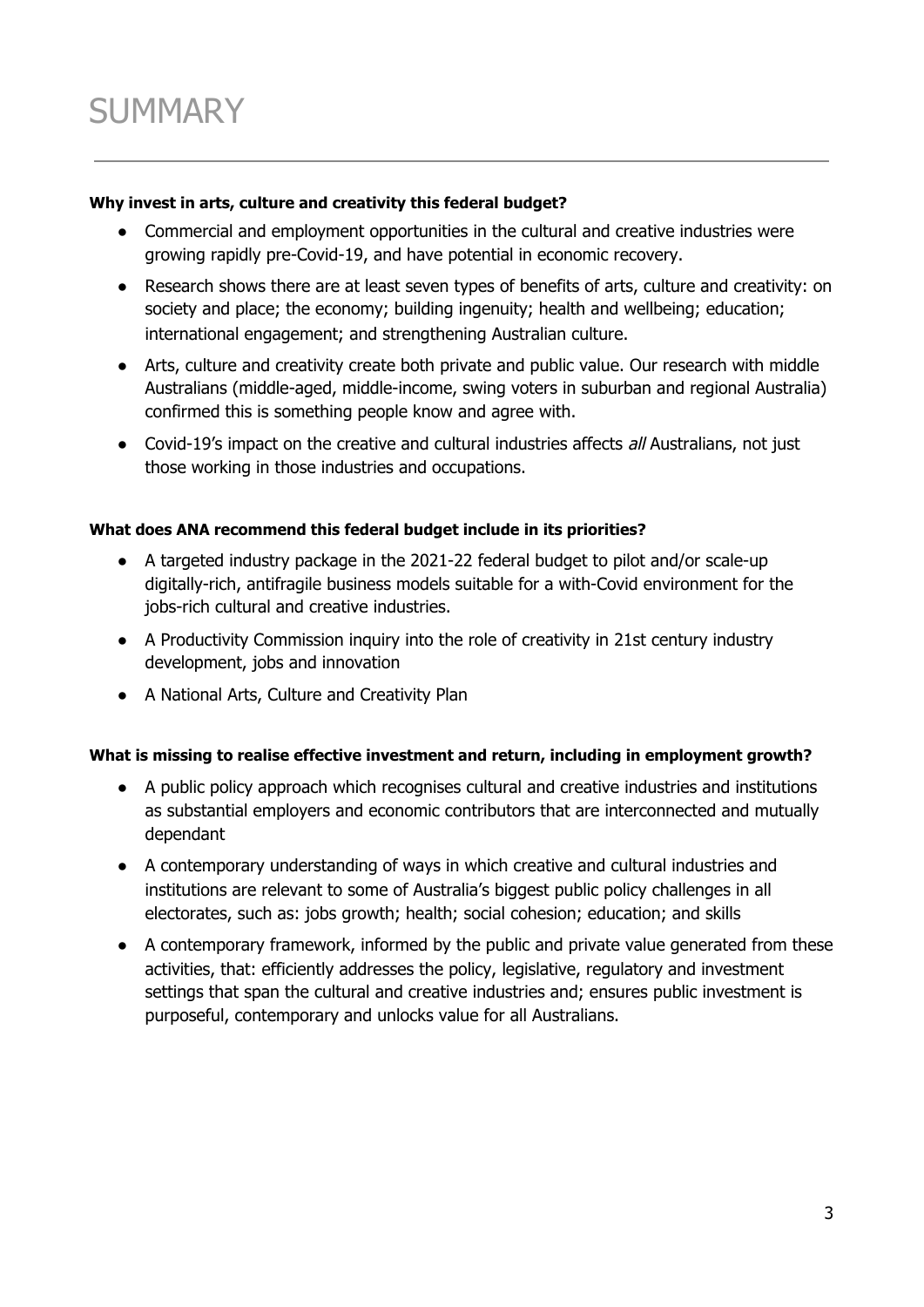## RECOMMENDATIONS IN DETAIL

Middle Australians – middle-aged, middle-income swing voters – told ANA in early 2020 that engagement with arts, culture and creativity is fundamental to being Australian, and even to being human. Many also believe these opportunities are essential to developing skills for, and jobs in, our 21st century workplaces.<sup>1</sup> Substantial international and Australian research supports these views. 2

Informed by these two key inputs, and noting the targeted industry packages announced throughout 2020, ANA's submission identifies the recovery responses that will allow Australia to build back better in 2021 using arts, culture and creativity. It also describes the medium-term actions over the next three years required to address the underlying issues and seize the current opportunities.

In the short-term, targeted industry assistance is required for the significant adjustment and transformation that many cultural and creative industries and institutions require in a with-Covid environment. ANA believes the following **short-term** mechanism will support this goal:

1. A targeted industry package in the 2021-22 federal budget to pilot and/or scale-up digitally-rich, antifragile business models suitable for a with-Covid environment for the jobs-rich cultural and creative industries.

Existing delivery mechanisms (programs and entities) can be efficiently utilized for the distribution of targeted investment, similar to the 2020 Covid-19 Creative Economy Support Package.

Looking ahead, ANA's view is that the best **medium-term** mechanism to achieve the wide range of desired cultural, economic and social benefits is to initiate two specific processes:

- 2. A Productivity Commission inquiry into the role of creativity in 21st century industry development, jobs and innovation.
- 3. A National Arts, Culture and Creativity Plan

These actions would ensure there is both a contemporary policy approach to public and private value created for all Australians, as well as a more specific industry strategy. This submission outlines brief details of each of these recommendations.

 $1$  These insights were identified through an independant qualitative study of perceptions of arts, culture and creativity that ANA commissioned in early 2020, just weeks before Covid-19 was declared a pandemic.

<sup>&</sup>lt;sup>2</sup> See ANA's 2019 review of this evidence *[Transformative:](https://newapproach.org.au/transformative-report-2/) Impact of culture and creativity*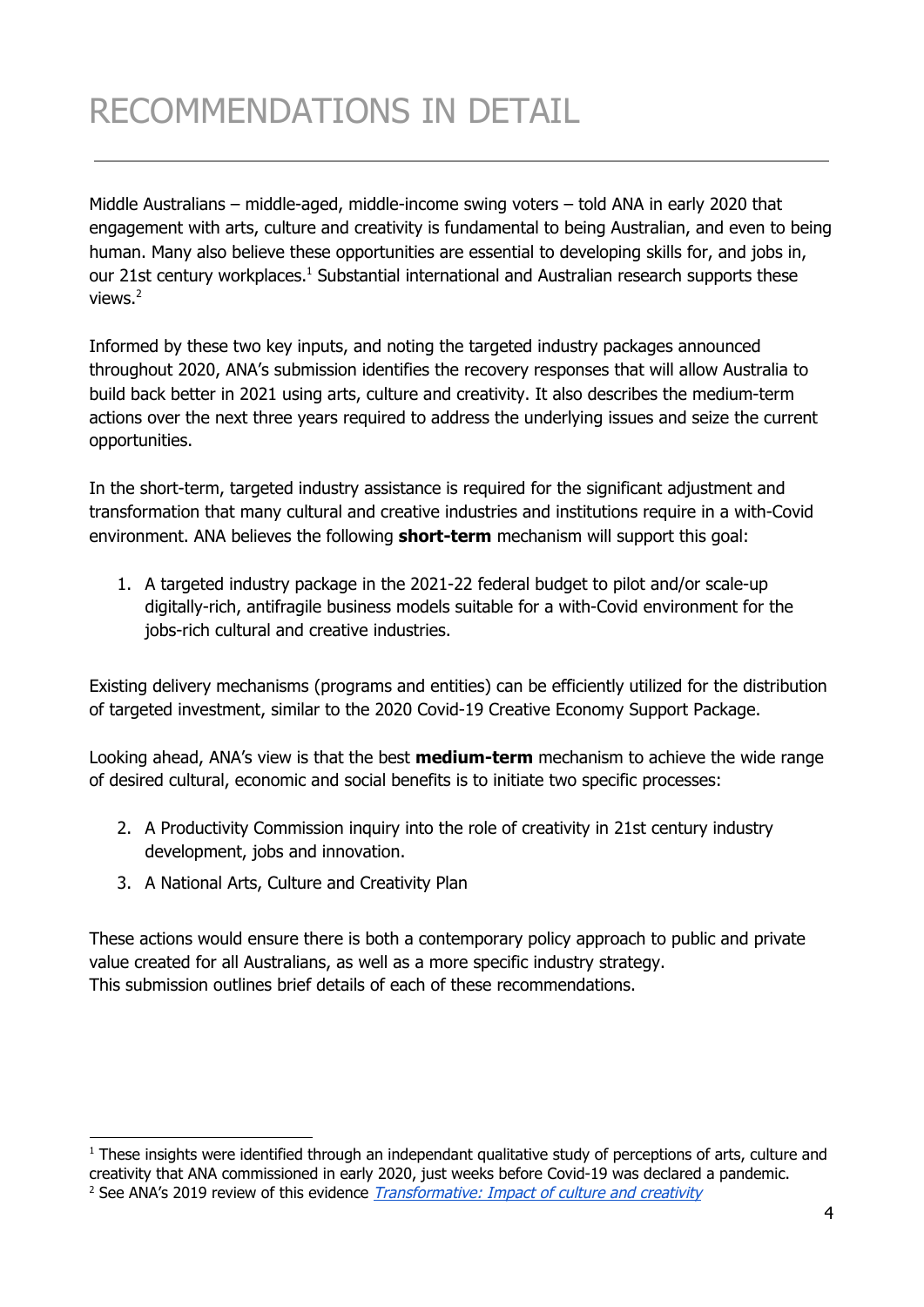**Recommendation 1:** Develop a targeted industry package in the 2021-22 federal budget to pilot and/or scale-up digitally-rich, antifragile business models suitable for a with-Covid environment for the jobs-rich cultural and creative industries.

Covid-19 has accelerated Australians' familiarity with and access to digital modes of consumption. This presents opportunities for creators to diversify and expand income streams for goods and services, as well as serious risks to creative businesses, as existing value chains are disrupted. Investment in diversification, innovative approaches and new types of programming in these industries could help get Australia's 800,000+ cultural and creative workers back to working at full capacity, making the things Australians value. A targeted industry package should:

- Provide targeted funding to cultural and creative businesses and institutions that can demonstrate how that funding will be used for stabilising and future-proofing.
- Take into account that Australians in different geographical locations need to be able to access opportunities to participate in arts and culture in ways that are relevant and significant to them.
- Take a middle- to long-term approach to cultural infrastructure that considers ongoing maintenance and staffing.
- Provide incentives for Australian procurers of cultural and creative goods and services to purchase from or engage the services of Australian cultural and creative small businesses.
- Use existing delivery mechanisms (programs and entities) for the distribution of targeted investment, as was used for the 2020 Covid-19 Creative Economy Support Package.

## **Why a targeted industry package?**

Middle Australians – middle-class, middle income swing voters from predominantly marginal electorates – told us in 2020 that their engagement with arts, culture and creativity was essential to their wellbeing. Yet many of the 800,000 employees in Australia's cultural and creative workforce – the people who create or support the creation of the experiences Australians consider essential – have been disproportionately affected by the economic effects of Covid-19.

Even for those not working in the cultural and creative economy, participation in arts and culture has been found to help Australians adapt to new workplace conditions and maintain a flexible mindset.

Fortunately, arts, culture and creativity are relatively inexpensive to support, with high impact results for employment, community welfare, and individuals. For example, the "Arts on Prescription" program in the UK has shown that, for significantly less investment than in traditional medical interventions, arts prescribing can produce a 37% drop in GP consultation rates and a 27% drop in hospital admissions, resulting in a social return on investment of between £4 and £11 for every £1 of government investment in the program.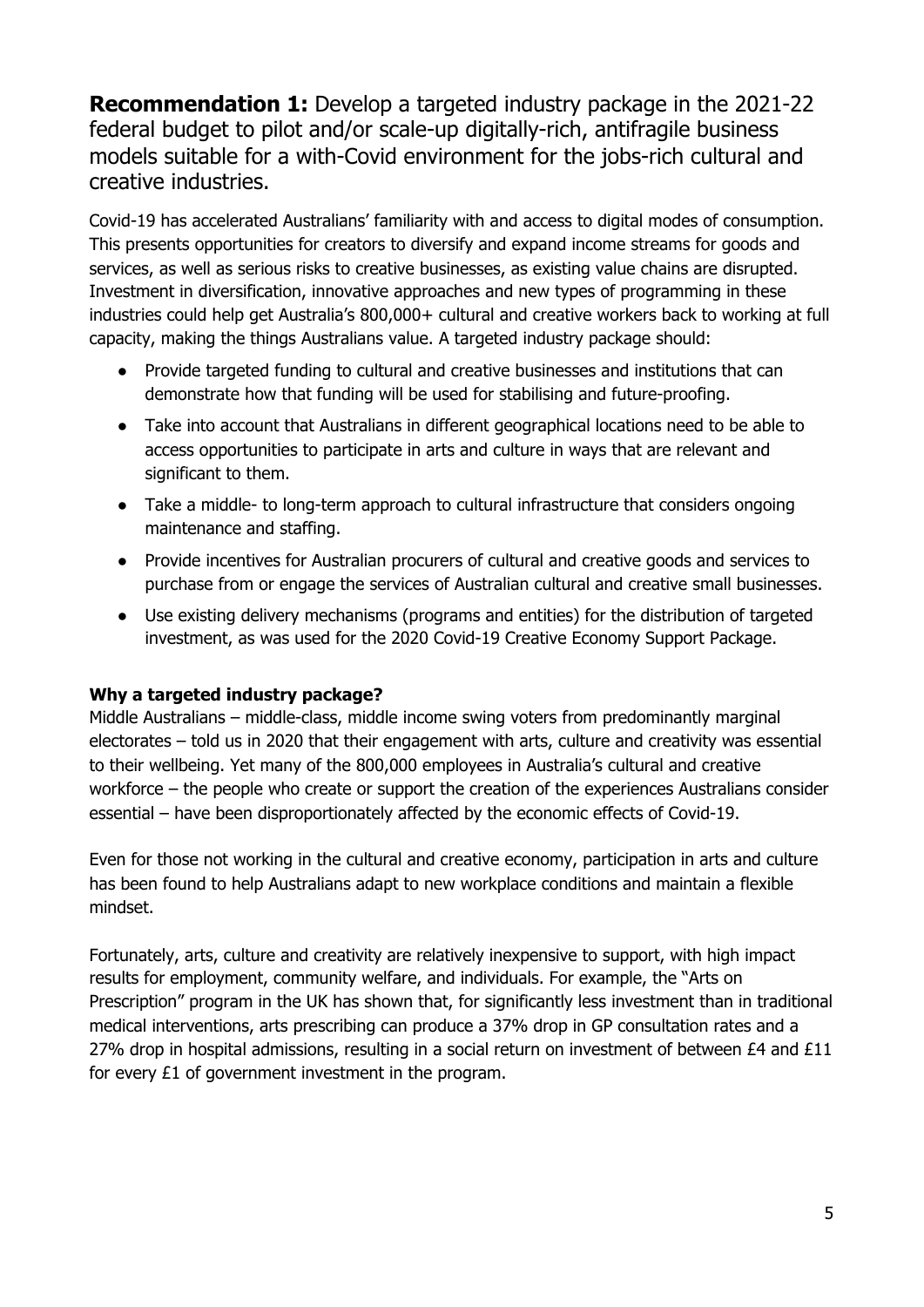## **Recommendation 2:** Initiate a Productivity Commission inquiry into the role of creativity in 21st century industry development, jobs and innovation

Creative capability is demonstrably the driving force behind ingenuity-driven, economically-diversified economies. Strategic action is required to grow Australia's cultural and creative industries and prepare Australia for the future of work. A Productivity Commission inquiry enables the necessary cross-portfolio and whole-of-industry focus required for this.

A Productivity Commission inquiry should:

- Consider if Australia has a fit-for-purpose legislative, regulatory and investment environment is essential to a viable and relevant cultural and creative economy.
- Identify and describe strategies to scale-up digitally-rich, antifragile<sup>3</sup> business models in the cultural and creative industries, that are adequately fortified, diversified and distributed to both withstand and grow from the challenges of a with-Covid environment.
- Be inclusive of the whole of the creative and cultural industries, including workers in creative roles embedded in industries classified as 'non-creative'.
- Build on existing evidence about future work skills to position Australia as an international leader in both formal and on-the-job training, by leveraging: 1) the higher-than-average jobs growth in cultural and creative occupations and the transferable skills gained by working in these occupations; 2) the growing demand for cultural and creative courses from both domestic and international students; and 3) Australia's capacity to be a Covid-safe environment.

## **Why a Productivity Commission Inquiry?**

Australia's arts and cultural industries have been the worst affected by the Covid-19 economic downturn across a range of measures, including temporary closures and business modifications, loss of income and loss of employment.<sup>4</sup> However, following the Global Financial Crisis in 2008/9, cultural and creative industries in many countries were the quickest and best at bouncing back, while cultural and creative occupations are the most resistant to automation due to the transferability of creative skills.<sup>5</sup> Supporting our cultural and creative industries to become antifragile means ensuring businesses with huge growth potential are protected when they need it, so they can go on to be the powerhouses of our recovery.

<sup>&</sup>lt;sup>3</sup> Antifragile businesses don't just recover from shocks, they are improved by them. See option trader Nassim Nicholas Taleb's 2012 book Antifragile for more on this.

<sup>&</sup>lt;sup>4</sup> According to the ABS 'Business Indicators, Business Impacts of Covid-19' series, drawing from the 'Arts and Recreation' industry segment. Note that this segment does not include the broader creative industries within Arts and Recreation.

<sup>&</sup>lt;sup>5</sup> See United Nations Conference on Trade and Development, 2018. The Creative Economy Outlook, and Bakshi et al., 2017. The Future of Skills: Employment in 2030.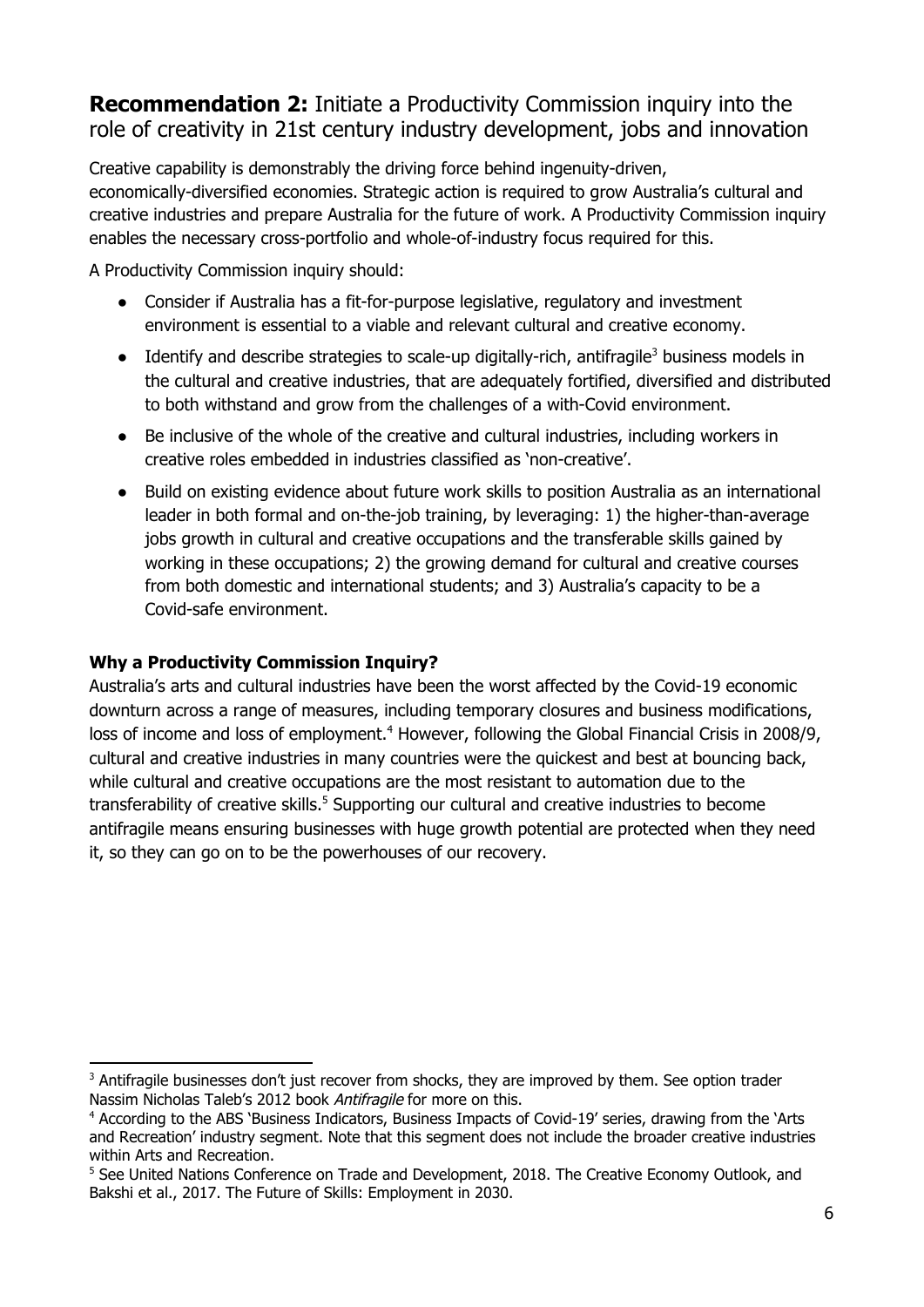## **Recommendation 3:** A National Arts, Culture and Creativity Plan

A National Arts, Culture and Creativity Plan would inform more coherent policy settings and investment at all three levels of government. This could be modelled on the existing National Sport Plan, 'Sport 2030', which identifies the enduring and non-partisan principles underlying Australian sport, and clarifies responsibilities among stakeholders. It should:

- Take a broad, connected and inclusive approach to creative and cultural industries and institutions.
- Highlight and capitalise on the public and private value generated through opportunities for broad cultural participation being available across Australia.
- Provide a framework to efficiently address the policy, legislative, regulatory and investment settings that span the cultural and creative industries.
- Provide a framework for the three levels of government to establish more coherent investment and policy settings.
- Identify measures to ensure all areas of Australia have reasonable access to, and can take advantage of, cultural infrastructure and opportunities that are relevant and significant for them.
- Address the crucial role that arts and cultural participation play in improving social cohesion, health, education outcomes and international relations, as well as in building ingenuity.

### **Why a National Arts, Culture and Creativity Plan?**

ANA's 2019 and 2020 research shows that effective investment in arts, culture and creativity is a partnership across the three levels of government, philanthropy, businesses, individual creators and the Australian public.

Over the last decade there's been a shift in the ratio of expenditure across the three levels of government; they're now in near-equal partnership. Australian households spend significantly on 'cultural expenditure'; nearly \$50 a week, on average, or 3.5% of total household expenditure. 6 Private investors, however, are often unsettled by the absence of an up-to-date, government-wide public policy approach. The reciprocal and compensatory funding philanthropists provide is an essential part of the cultural and creative funding mix in Australia, and confidence could be increased for this kind of investment by updating our cultural policy settings.

A National Arts, Culture and Creativity Plan would also encourage these various stakeholders to work towards a shared vision for Australia's arts, cultural and creative landscape.

<sup>6</sup> The Household Expenditure Survey 2015-16 showed households spent an estimated \$25.64 billion on cultural goods and services.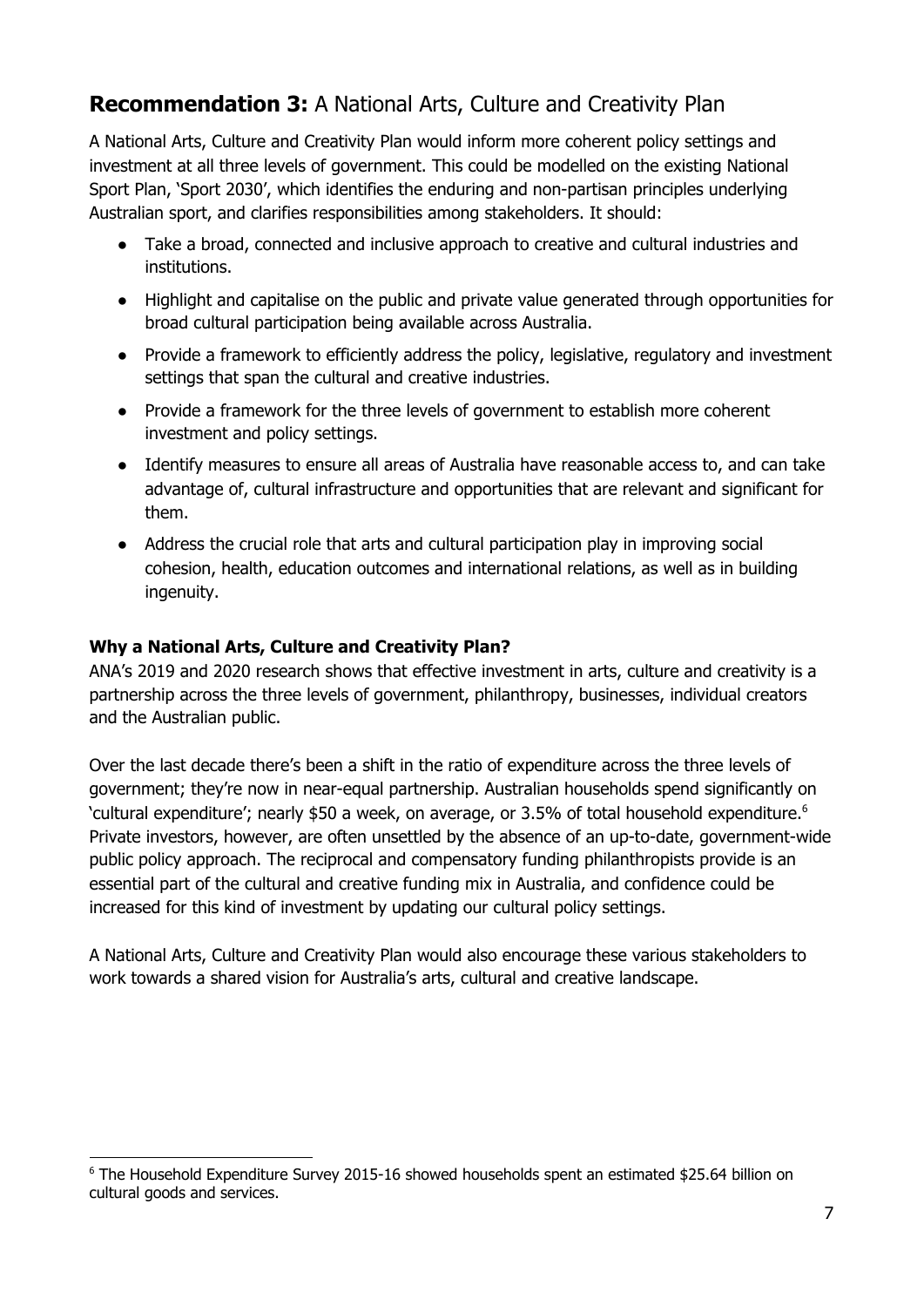## **The context:** Current Parliamentary Inquiry into Cultural and Creative Industries and Institutions.

In August 2020, the Minister for Communications, Hon Paul Fletcher MP, asked the Standing Committee on Communications and the Arts to inquire into and report on Australia's creative and cultural industries and institutions.

The hearings for this inquiry are ongoing and we have prepared this submission with the assumption that the recommendations of the inquiry will be addressed in the 2022-2023 budget process.

It is worth noting this parliamentary inquiry received 4781 survey responses and nearly 350 submissions from both cultural and creative leaders throughout Australia, as well as members of the public. These submissions demonstrated both how valued Australia's cultural and creative industries and institutions are, and indeed why Australians believe that they are relevant and significant. For example, one submission from 'a scientist and a mother of 3 children' explained that:

As <sup>a</sup> scientist I can see how important creativity is to children and adults, as makers and as viewers, or in both capacities...I wish for <sup>a</sup> country that has <sup>a</sup> vibrant, recognised and supported arts industry. For the benefit of our nation's economy, for my childrens' future and for the art and cultural mark we can leave on the world.

Other submissions provided practical suggestions for the committee's consideration:

Equitable arts funding should be about every child's right to have a dream to dance, sing, act, play an instrument and rise to be the best they can be. This means having stages to learn on, artists to come to towns and suburbs and help them, and brilliant art on hundreds of stages to inspire our children to dream.